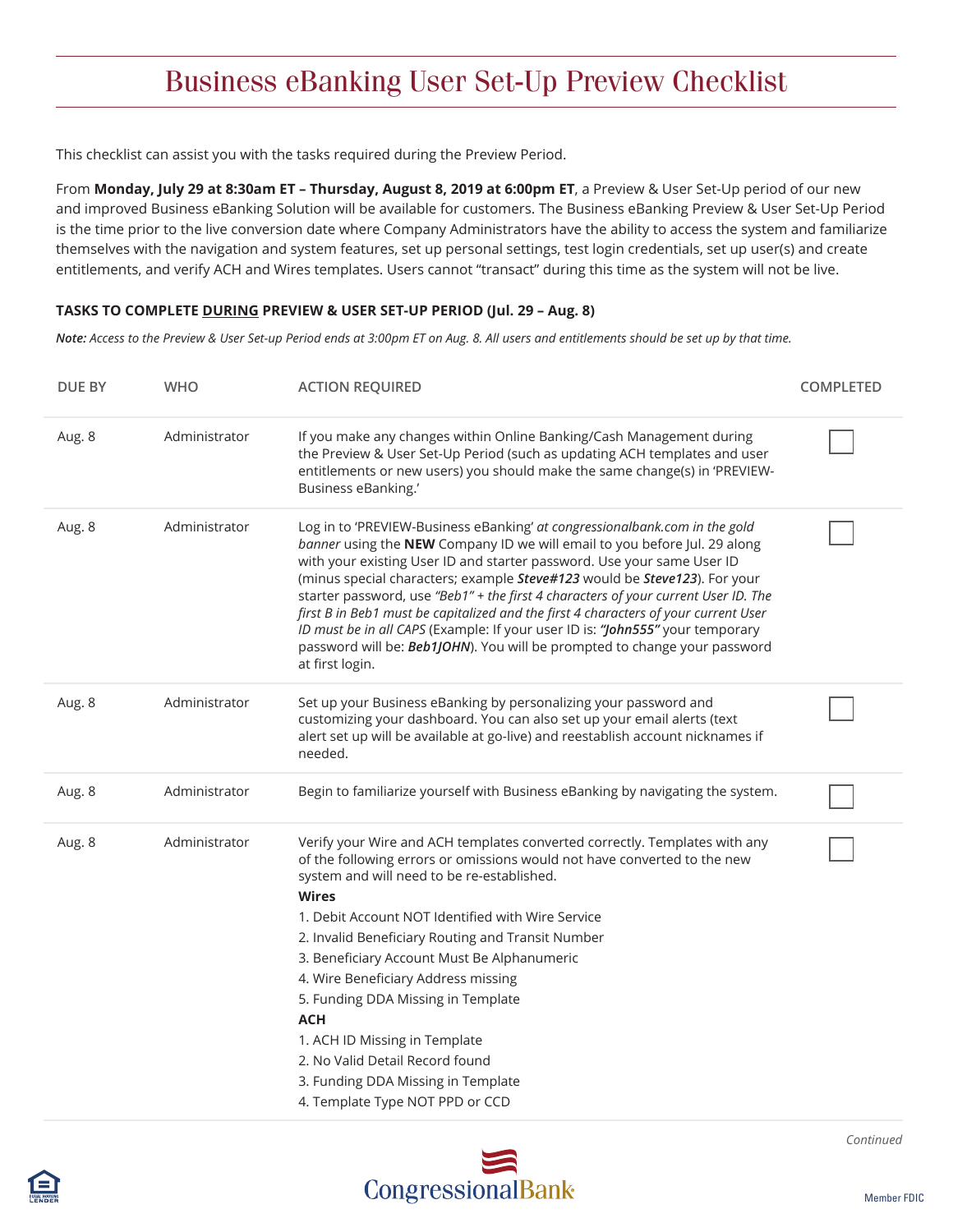# Business eBanking User Set-Up Preview Checklist

#### **TASKS TO COMPLETE DURING PREVIEW & USER SET-UP PERIOD (Jul. 29 – Aug. 8)**

*Note: Access to the Preview & User Set-up Period ends at 3:00pm ET on Aug. 8. All users and entitlements should be set up by that time.* 

| DUE ON | <b>WHO</b>                                                                            | <b>ACTION REQUIRED</b>                                                                                                                                                                                                         | <b>COMPLETED</b> |
|--------|---------------------------------------------------------------------------------------|--------------------------------------------------------------------------------------------------------------------------------------------------------------------------------------------------------------------------------|------------------|
| Aug. 8 | Administrator                                                                         | Create users and their entitlements so they can access the system. Exceptions:<br>Remote Deposit (CCX), Bill Pay, eStatements, Positive Pay, and Mobile Banking<br>which need to be entitled when system is live on August 12. |                  |
| Aug. 8 | Administrator<br>(Converting from<br>American Bank<br>Cash Mgmt Only)                 | Distribute new tokens to users who will use Hard Tokens at login. New tokens<br>will be mailed with activation instructions before the Preview Period.                                                                         |                  |
| Aug. 8 | Administrator                                                                         | Print Bill Pay, eStatements and account transaction history from the old<br>system. This information will transfer, but we recommend printing as an extra<br>precaution.                                                       |                  |
| Aug. 8 | Administrator                                                                         | Quicken <sup>®</sup> /Quickbooks® users: perform a final download of your transactions<br>through August 9. Additional instructions will be provided to convert accounts<br>to the new Business eBanking system on August 12.  |                  |
| Aug. 8 | All Users                                                                             | Ensure your Admin has set you up and granted entitlements to your profile.                                                                                                                                                     |                  |
| Aug. 8 | All Users                                                                             | Log in to 'PREVIEW-Business eBanking' using the new Company ID, User ID,<br>and temporary password once the Company Administrator has completed<br>your set-up.                                                                |                  |
| Aug. 8 | All Users                                                                             | Set up your Business eBanking by personalizing your password and<br>customizing your dashboard. You can also set up your email alerts (text alert<br>set up will be available on Aug. 12).                                     |                  |
| Aug. 8 | All Users                                                                             | Begin to familiarize yourself with Business eBanking by navigating the system.                                                                                                                                                 |                  |
| Aug. 8 | All Users                                                                             | Visit "How Do I" links at the bottom left of every screen. This link will take you<br>to pertinent information related to the section of Business eBanking.                                                                    |                  |
| Aug. 8 | <b>Users</b><br>(Converting from<br>American Bank<br>Cash Mgmt Only)                  | Set up the PIN for either the Hard or Soft Token that will be used at login to<br>Business eBanking. Token Set-Up Instructions                                                                                                 |                  |
| Aug. 8 | Check Scanner<br>Users<br>(Converting from<br><b>American Bank</b><br>Cash Mgmt Only) | Install new WebScan Software. WebScan Installation Instructions                                                                                                                                                                |                  |